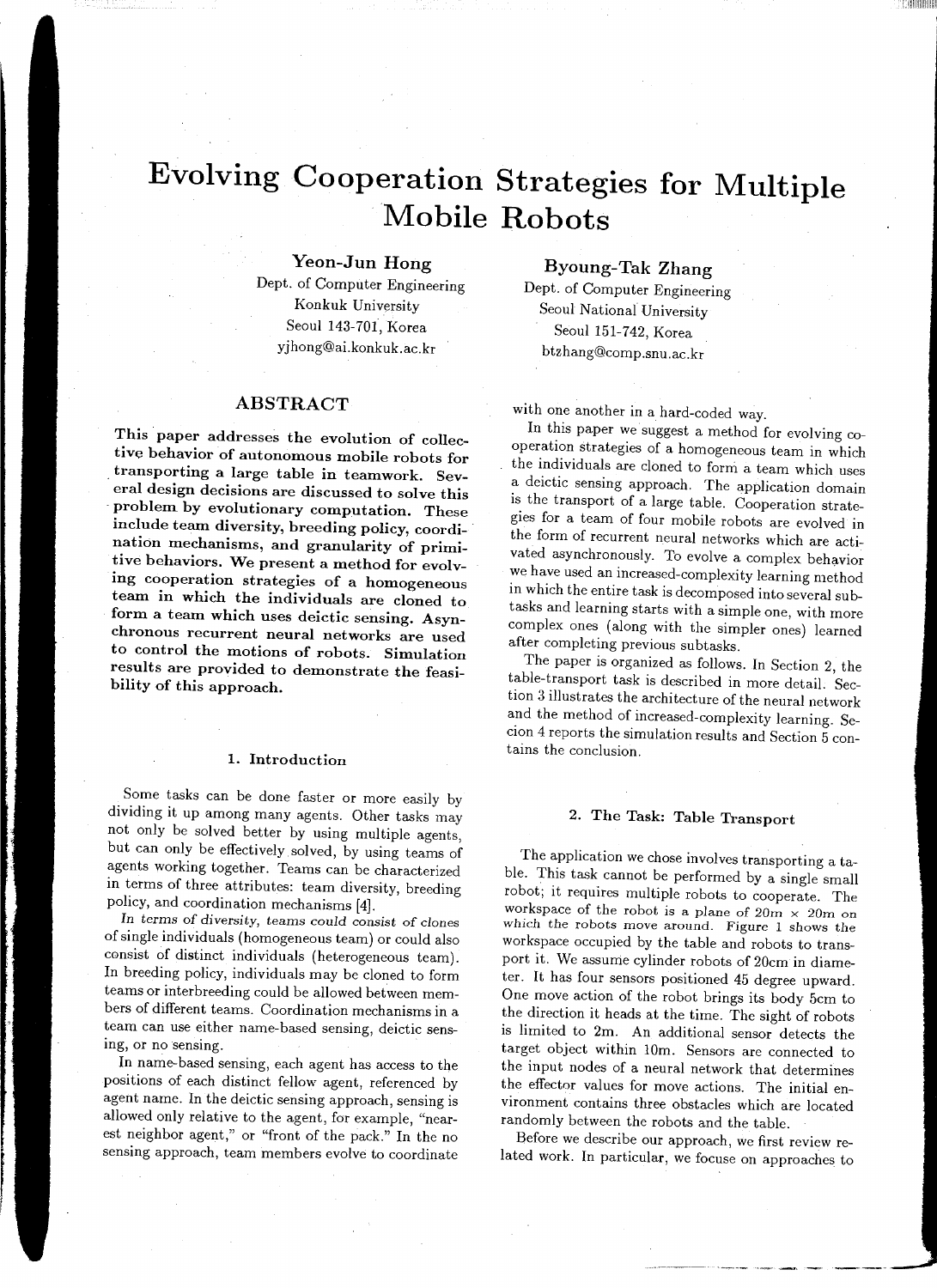

Figure 1: The robots in motion to transport the table.

the evolution of cooperation and communication between multiple mobile agents. Reynolds [5] used genetic programming to evolve "critters" which reacted with a herd instinct to outside preditors. He evolved a single controller which moved each critter based on its position and information about its neighbors and preditors. Each critter used this same controller algorithms to make movement decisions.

Haynes *et al.* [2] proposed a genetic programming method to generate a team by considering the whole team as one individual. They considered the subtrees of a genetic program as subindividuals within a main individual, each of which may serve a distinct specialized purpose. Luke and Spector [4] implemented heterogeneous breeding strategies which is functionally very similar to the clear method of producing homogeneous individuals. In both cases standard genetic programs are grown, and only one "individual" is tested at a given time. For homogeneous teams, individuals are tested by cloning them to form teams, and the resulting teams are tested in the environment. Heterogeneous teams, however, are formed from the individual's collection of subtreess.

#### 3. The Method

## 3.1. Increased-Complexity Learning

The entire task of table transport is a combination of subtasks of finding, lifting, and moving the table. Learning the entire task using just one fitness function seems too complex and we use the increasedcomplexity learning strategy; it is a relatively wellknown fact in psychology that students learn more effectively when they are given simple tasks and later more complex tasks. Similarly, we first evolve robots that show herding, then evolve robots that can do both herding and lifting, and finally evolve ones that perform the entire task. Each of the subtasks are briefly described in the following.

In finding the table, the robots should move in group to find the table. Each of them should position within



·:,I'!I!IIHIIII!IIIIIIIIII

Figure 2: Recurrent neural network architecture.

a short distance from others and, at the same time, avoid collisions with other colleagures. Lifting the table requires synchronization which in turn assumes an explicit communication among the robots. The lifting behavior also requires a proper distribution of labor among the member robots. If a lift trial fails, the robots need resynchronization to trigger lifting behavior again. Transporting the table involves moving the table to the direction which is determined by the majority of the force in the group.

#### 3.2. Asynchronous Recurrent Neural Networks

The behavior of robots are controlled by recurrent neural networks, like as shown in Figure 2. The neuron type we adopted is a linear threshold unit. It first computes the weighted sum of inputs from the environment or other units. If the sum *s* exceeds the threshold  $\theta$ , then it produces an output in proportion to the sum. More formally, the activation of each unit is determined as:

$$
y(s) = \begin{cases} 0 & \text{if } s < \theta \\ c \cdot s & \text{if } \theta \le s \le s_{max} \\ y_{max} & \text{if } s > s_{max} \end{cases}
$$

where  $c$ ,  $s_{max}$ , and  $y_{max}$  are constants.

The activations of units are updated asynchronously. The final output of the network is determined after a fixed number of activation updates. In the experiments the number of updates was varied between 1 to 100. The asynchronous update of activations increases the memory capacity of the network, which is an advantage over the more conventional feedforward networks.

Networks also learn using a Hebbian rule; the connection weight of two adjacent units is increased when they simultaneously activate. The Hebbian learning rule has proved efficient in single-layer networks, but its capability remains unexplored in recurrent net- .works. According to the Hebbian rule the weights may increase without bound. To solve this problem, we used a weight-decay method in which the connection weights are decayed a fixed rate at every weight update.

p. 2

-------- ---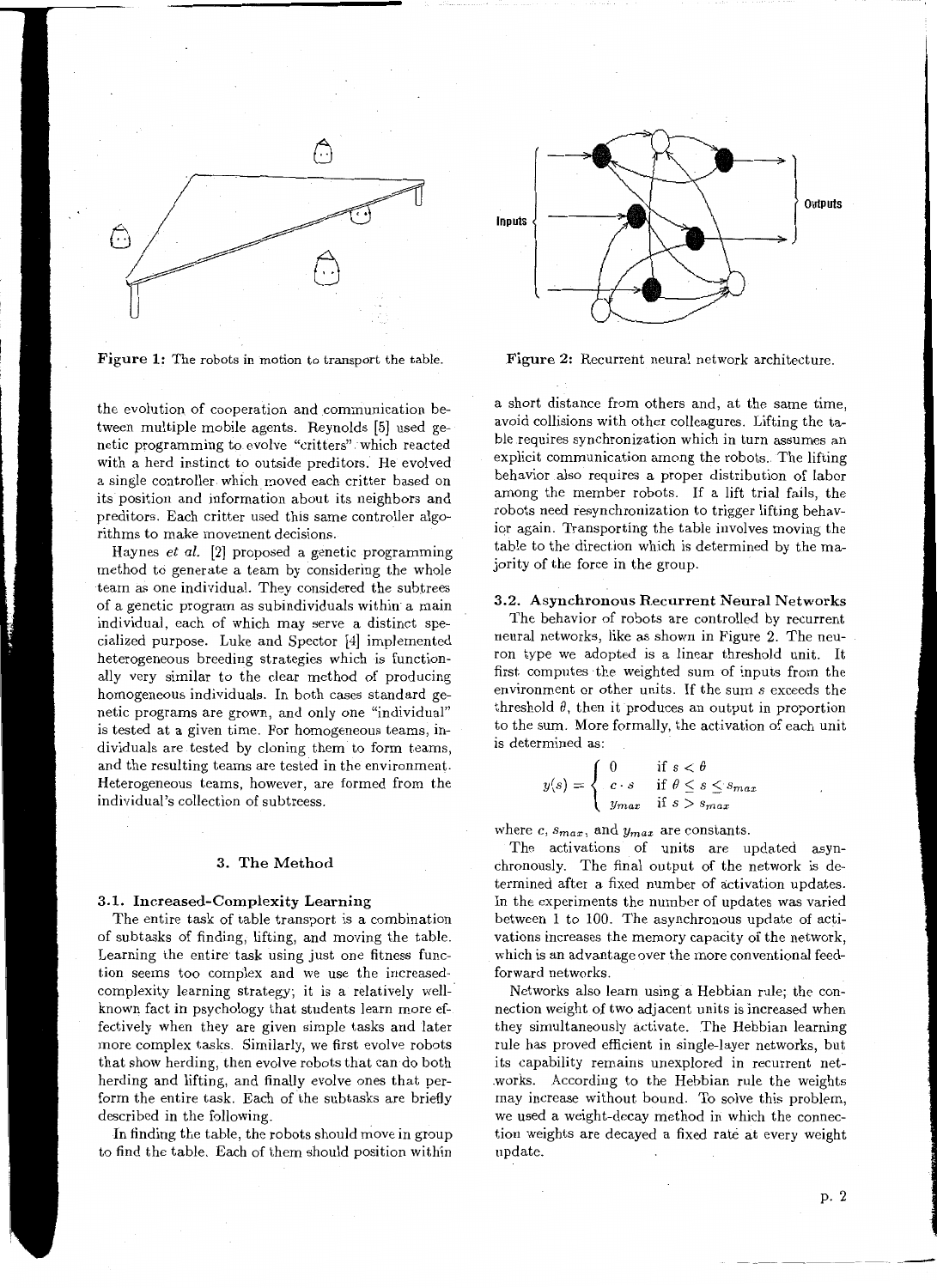| inputs       | usage                 |
|--------------|-----------------------|
| pressure     | direction of move     |
| table        | finding, lifting      |
| obstacle     | collision avoidance   |
| comm. signal | synchronization       |
| stagnation   | direction of movement |

Table 1: Sensor inputs to neural networks.

| outputs                   | usage         |
|---------------------------|---------------|
| left/right motor position | motor drive   |
| lift action               | lifting       |
| infrared signal           | communication |

Table 2: Outputs from the neural network for robot control.

The combination of asynchronous activation and Hebbian learning has a special meaning from the viewpoint of agent theory. Each unit in the network is considered as autonomous agents and the final output of the network can be viewed as the result of collective behavior of the individual agents. This aspect is especially interesting from artificial life.

#### 4. Simulation Results

Table 1 lists the sensory inputs needed to control the robots. They include the pressure for measuring the unbalance of weight of the table among the member roobts, the detectors for the table and obstacles, a communication signal for synchronization of group behavior, and a stagnation detector for the determination of the direction to move to. From these inputs the network produces the outputs listed in Table 2. They represent the values for driving the left/right motors of the wheels and the signal to send for communication necessary for finding and lifting behavior.

In the simulations described below, we have used as input to the network the detectors for the table, colleagues, and obstacles. The neural network has 9 output units, 8 for determining the direction and the rest for non-moving.

The fitness of each network is evaluated by implanting it into the four robots. Each robot is given a bucket of points at the outset. The robots are allowed to move a fixed maximum number of steps. At each movement, the badness of their behavior evaluated and penalized. When it collides, for example, with its colleagues, it gets *Kcoll* points subtracted from the bucket. An amount of  $K_{away}$  points is also subtracted when it moves too far away from its colleagues. This factor encourages herding behavior. When the table is out of sight of the robot on each move action, the robot

gets *Ksight* points decreased. In effect, the sum of the penalties on each movement is

$$
A = K_{away} \cdot NumAways
$$
  
+  $K_{coll} \cdot NumCollisions$  (1)  
+  $K_{sight} \cdot NumOutsights$ 

where NumAways is a count for the number of being far away from the colleagues, and NumCollisions and NumOutsights are counts for collisions and being too far away from the table.

To encourage the movements of the robots, the resulting bucket of points is multiplied by the following factor

$$
S = K_S \cdot \text{NumStepsMoved} \tag{2}
$$

where *Ks* is a constant amd NumStepsMoved is the total number of steps moved. This term penalizes the robots that stay at the same location or move seldom.

The bucket of remaining points is subtracted again by a fractional amount of the distance from the table:

$$
D = K_D \cdot \text{FinalDisplacement} \tag{3}
$$

where  $K_D$  is a constant. This is to promote moving toward the table.

Overall, the fitness of a robot or its neural network 1s:

$$
F_i = (\text{Bucket} - A) \times S - D \tag{4}
$$

where *A, S,* and *D* are defined as above.

After being evaluated their fitness, the individuals are selected to be parents for recombination. The selection probability of each individual is given as:

$$
R_i = \frac{F_i - F_{min}}{F_{max} - F_{min}} \tag{5}
$$

where *Fmax* and *Fmin* are, respectively, the maximum and minimum fitness values of the individuals in the current population. We used steady-state selection, i.e. 5% of the population are replaced after each evaluation. Thus the population evolves more slowly but continuously than in generational selection.

Simulations have been performed distributed on a number of stand-alone machines. We performed preliminary experiments to determine the algorithm parameters and then started main experiments.

Figure 3 depicts the network architecture evolved after 200 generations. Analysis of the structure evolved in the network is being performed. Figure 4 shows the best and average fitness at each generation during evolution. Figure 5 demonstrates the behavior of robots whose neural network was evolved after 200 generations. As generation goes on, we could observe improvement in robots' herding behavior compared to that of the robots at early generations.

p. 3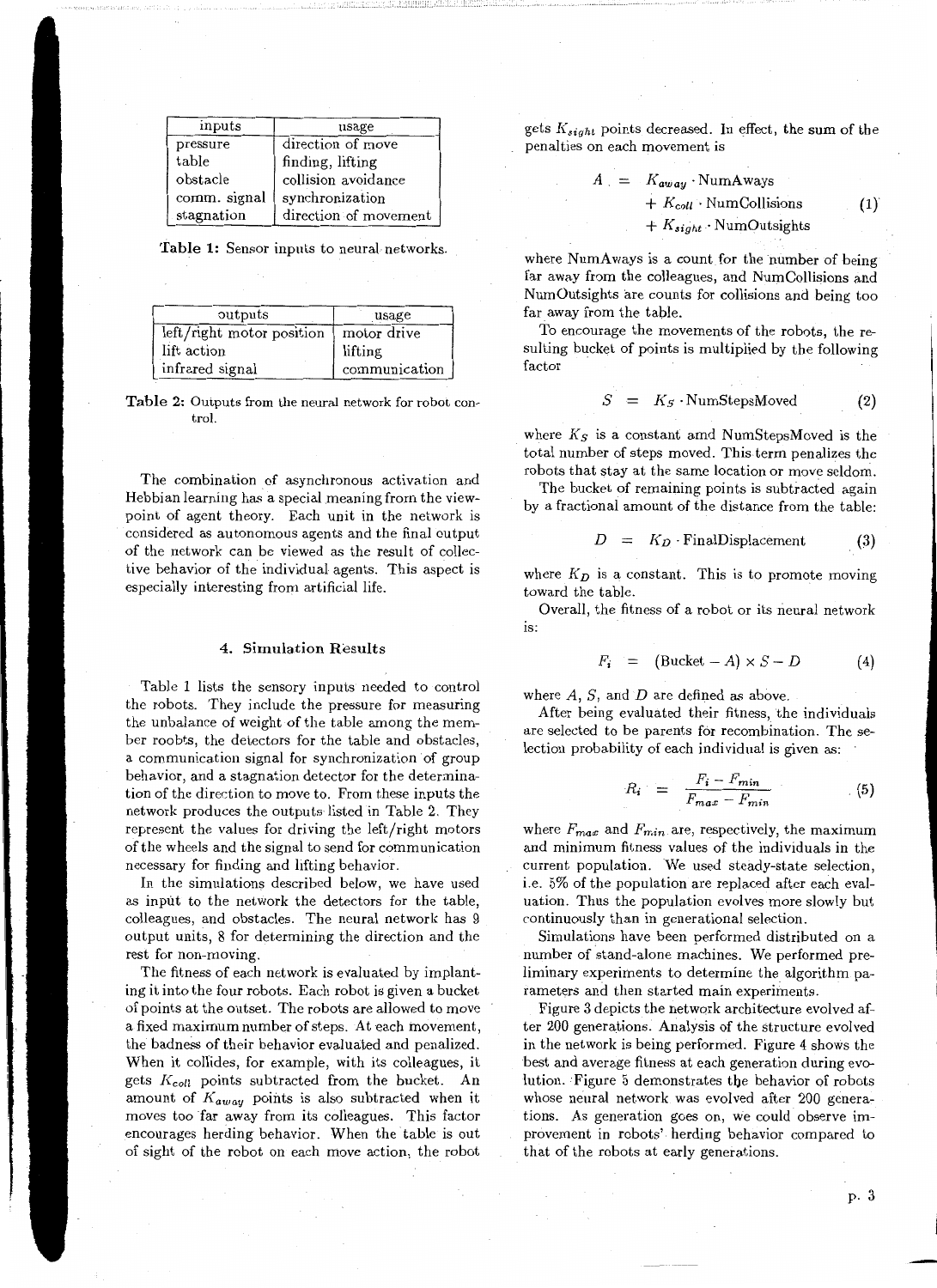

Figure 3: The networks evolved after 200 generations.



Figure 4: Change of the best and average fitness values.



Figure 5: The simulation environment showing the robots moving. in group to transport the table.

## 5. Summary and Future Work

We have described a method for evolving collective behavior of a group of small mobile robots and demonstrated its performance in the table-transport problem. Due to the complexity of the problem, we took the increased-complexity learning·approach and experimented in this paper with part of the entire task. Future work should extend and refine the current framework. For instance, to be more realistic, the robots will need more sensors than used in the present simulations. Another improvement involves the development of more efficient learning algorithms that evolve-recurrent neural networks to control the collective behavior of the robots. The idea of asynchronous activation update combined with Hebbian learning in recurrent networks seems interesting enough to pursue further research.

### Acknowledgments

This research was supported in part by a grant· from the Korea Science and Engineering Foundation (KOSEF) under contract number 961-0901-001-2.

#### References

[1] Ronald C. Arkin and J. David Hobbs, "Dimensions of communication and social organization in multi-agent robotic systems," *Proc. Second Int. Conf on Simulation of Adaptive Behavior,* pp. 486- . 493, 1993.

[2] T. Haynes, S. Sen, D. Schoenfeld, and R. Wainwright, "Evolving a team," *Proc. AAAI-95 Fall Symposium on Genetic Programming,* pp. 23-30, AAAI Press, 1995.

[3] C. Ronald Kube and Hong Zhang, "Collective robotic intelligence," Proc. Second Int. Conf. on Sim*ulation of Adaptive Behavior,* pp. 460-468, 1993.

[4] Luke, S. and Spector, L., "Evolving teamwork and coordination with genetic programming," in *Proc. 1996 Genetic Programming Conf,* J.R. Koza *et al.*  (eds.) Cambridge, MA: MIT Press, pp. 150-156, 1996.

[5] Reynolds, C. W., "An evolved, vision-based behavioral model of coordinated group motion," in *Proc. Second Int. Conf. on Simulation of Adaptive Behavior,* J.-A. Meyer *et al.* (eds.) Cambridge, MA: MIT Press, pp. 384-392, 1993.

[6] Gregory M. Werner and Michale G. Dyer, "Evolution of herding behavior in artificial animals," *Proc. Second Int. Conf. on Simulation of Adaptive Behavior,*  pp. 393-399, 1993.